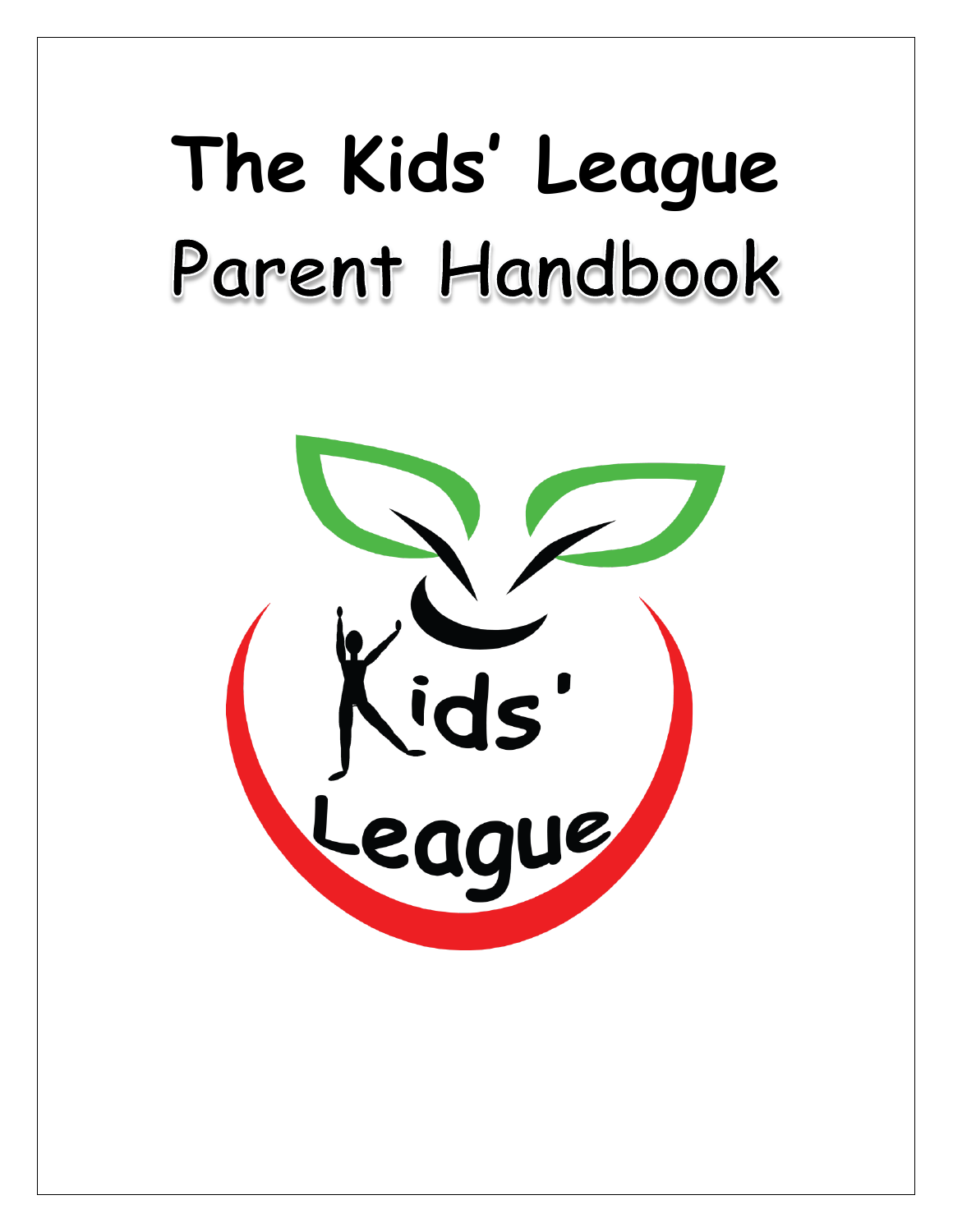# **INDEX**

| LICENSING AGENCY.                                                                        | Page 3. |
|------------------------------------------------------------------------------------------|---------|
|                                                                                          |         |
|                                                                                          |         |
|                                                                                          |         |
|                                                                                          |         |
|                                                                                          |         |
|                                                                                          |         |
| <b>TRANSPORTATION PLAN.</b>                                                              |         |
| PROCEDURES FOR PARENT VISITS, INPUT, CONFERENCES & COMMUNICATIONSPage 5                  |         |
|                                                                                          |         |
| <b>HEALTH REQUIREMENTS.</b>                                                              |         |
|                                                                                          |         |
|                                                                                          |         |
|                                                                                          |         |
| <b>CARING FOR CHILDREN WITH INDIVIDUAL HEALTH CARE PLANSPage 6</b>                       |         |
|                                                                                          |         |
|                                                                                          |         |
|                                                                                          |         |
| SNOW DAY SCHOOL CANCELLATIONS, EARLY RELEASES and DELAYED OPENINGS BECAUSE OF SNOWPage 7 |         |
| <b>FIELD TRIP PROCEDURE.</b>                                                             |         |
|                                                                                          |         |
| <b>PROGRESS REPORTS</b>                                                                  |         |
|                                                                                          |         |
|                                                                                          |         |
|                                                                                          |         |
| <b>SNACKS AND LUNCHES</b>                                                                |         |
| PLAN FOR REFERRAL SERVICES                                                               |         |
|                                                                                          |         |
|                                                                                          |         |
| <b>LATE PAYMENT.</b>                                                                     |         |
|                                                                                          |         |
|                                                                                          |         |
|                                                                                          |         |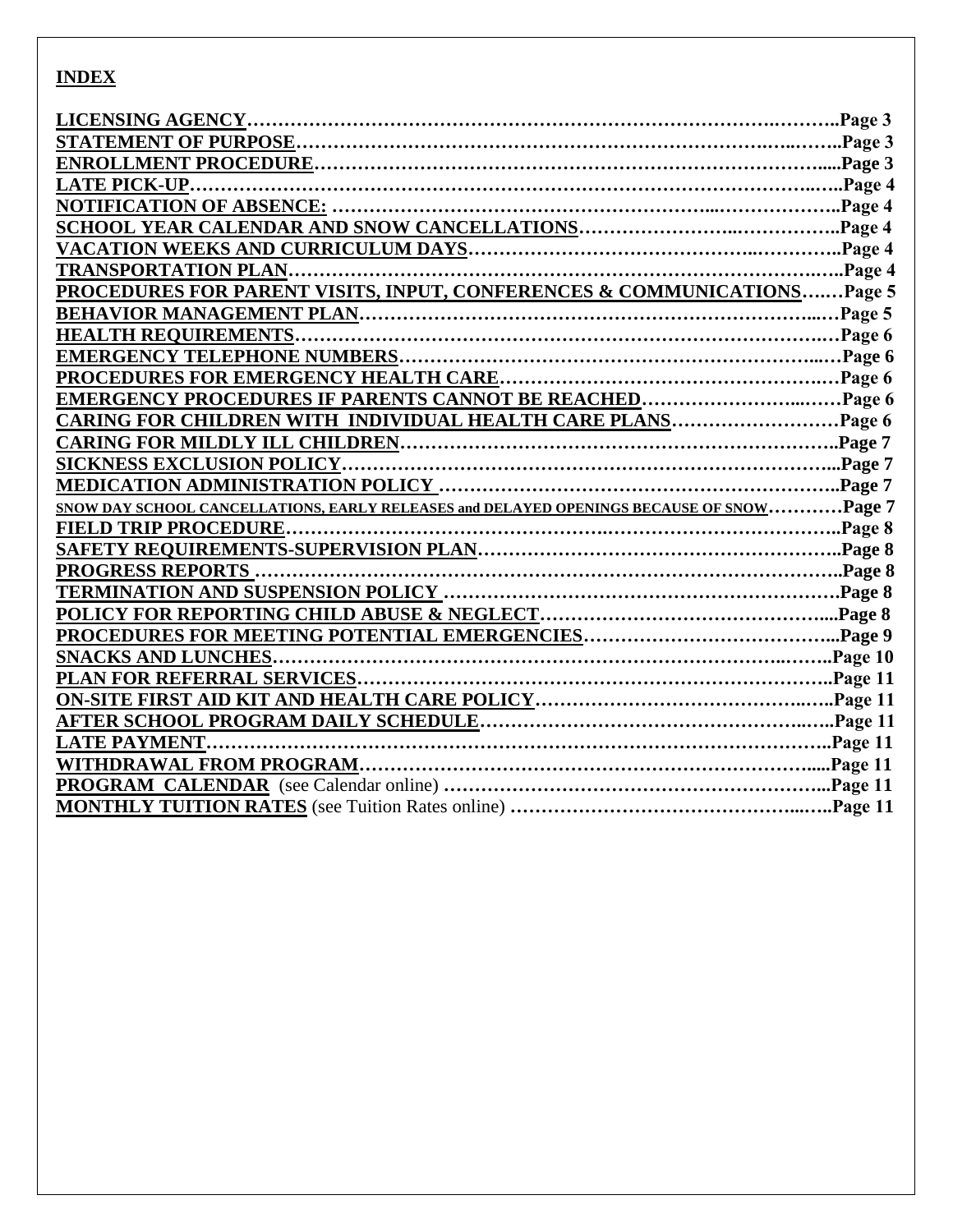# **LICENSING AGENCY**

The Massachusetts Department of Early Education and Care or the DEEC, is the Kids' League's Licensing Agent. The DEEC regional office responsible for The Kids' League is located at 10 Austin St. Worcester, MA 01609, (508) 798-5180. Parents may contact the DEEC for information regarding the Kids' League's regulatory compliance history.

## **STATEMENT OF PURPOSE**

## **Mission**

To provide quality child-care enrichment programs for children ages 5 through 14 years old that offer hands-on activities and homework help in a safe and nurturing environment, with an emphasis on good character and good citizenship.

## **Philosophy**

The Kids' League believes that every child should be given the opportunity to experience success. Success will breed success and aid in the development of a positive self-concept. We recognize that children learn differently and provide activities that accommodate individual learning styles, in order to help each child reach his/her full potential. We believe that good character and personal integrity are the best foundation for a satisfying and useful life. We therefore strive to emphasize good character which includes personal responsibility for each child's words and actions.

#### **Non-Discrimination**

The Kids' League respects individual differences and will not discriminate in providing services to children or their families on the basis of race, religion, cultural heritage, sexual orientation, political beliefs, national origin, disability, or marital status.

In the case of a child with a disability, a parent must submit in writing any necessary accommodations. Written notification to parents will be given within 30 days of receipt of information if accommodations cause undue burden.

#### **Organizational Structure and Lines of Authority**

Any concerns parents have regarding their child, the staff, or the Center should be addressed to the Program Director, and in his absence to the Site Coordinator.

The following illustrates the Center's organizational structure**: Program Director**

 **Site Coordinator Teacher/Group Leader Asst. Teacher/Grp. Leader**

#### **ENROLLMENT PROCEDURE**

The parent/guardian of each child will fill out an application and send it with a \$35 non-refundable application fee and one month's tuition payment as a deposit that will be credited toward June's payment. The parent and the child will set up a time to meet with the Program Director or designee to go over policies. Enrollment will be on a first-come-first-serve basis and a formal written waiting list will be established if a program is filled. Openings will be filled in the order received as indicated on the waiting list. All children's records will be kept in strict confidentiality, and written parental consent will be obtained for any activities not related to childcare, such as fund raising or publicity.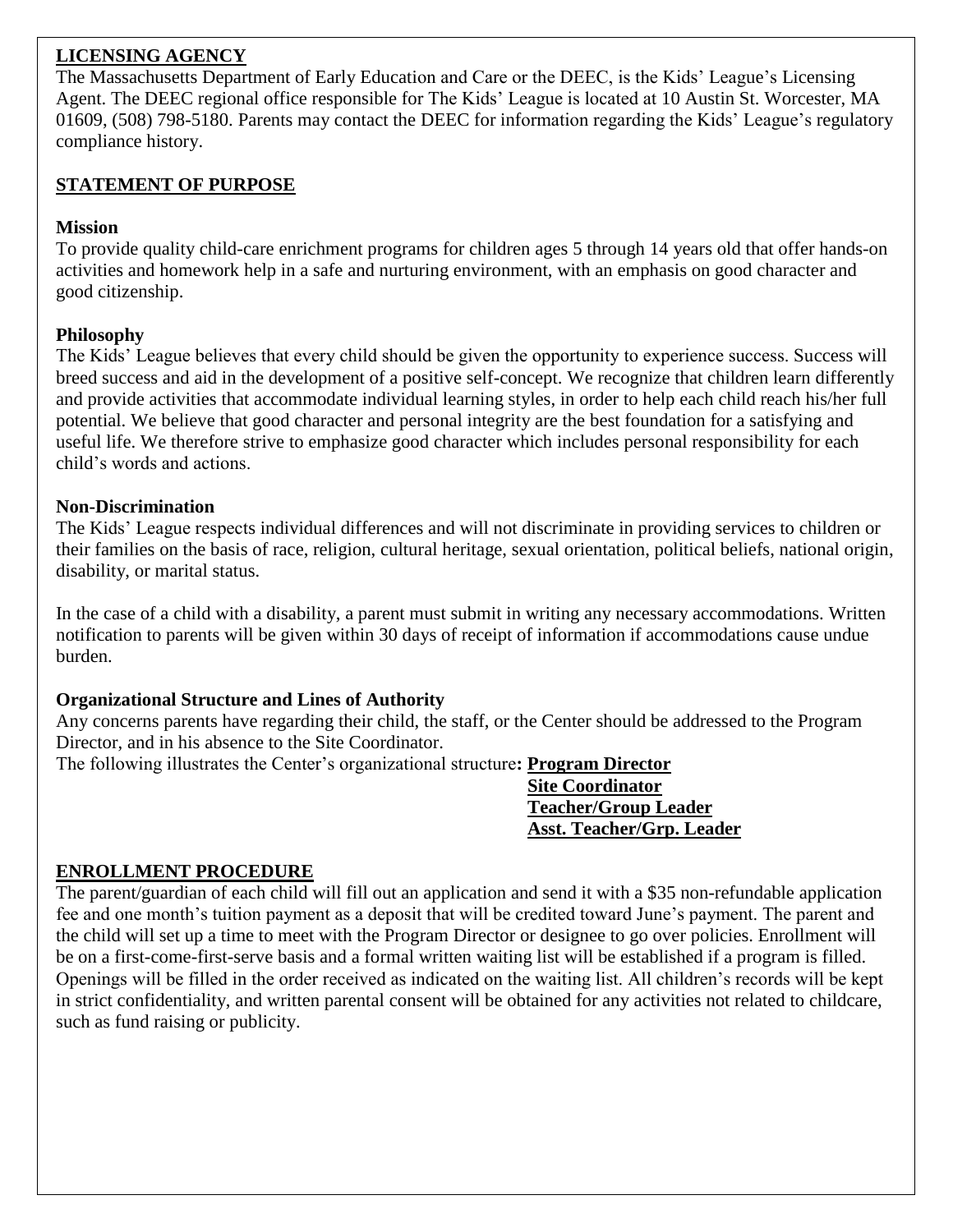# **LATE PICK-UP**

Parents are expected to pick up their children from the Center by 6:00 PM. Parents arriving after 6:05 PM may be charged \$1.00 for every minute late, calculated from 6:00 PM. Late fees will be determined by the sign-out time.

# **NOTIFICATION OF ABSENCE:**

It is very important that parents telephone us before schools are dismissed if their child will be absent from the Kid's League. Taking time to look up parent phone numbers and call parents takes our time away from watching all of the children. If you fail to notify us of your child's absence, we may charge a fee of \$5.00, which is often referred to as a "Finder's Fee."

# **SCHOOL YEAR CALENDAR AND SNOW CANCELLATIONS**

If Westford schools are closed for the day because of snow, the Kids' League will be open provided teachers are able to get to the Kids' League. If the severe weather requires the closure of the program, a message will be left on the answering machine or on the website. In the event weather is severe, the Kids' League will not be open. If there is an early release due to snow, the children will come to the Center to be picked up by parents by 6:00 PM unless the Center decides that the weather warrants an early closing in which case parents will be notified. If there is a delayed opening in Westford, the Kids' League will be open to accommodate that delay.

# **VACATION WEEKS AND CURRICULUM DAYS**

During February and April Vacations, children may enroll in vacation week programs. These will be available on a first-come-first-serve basis and require an additional cost. The vacation week program will run from 7:00AM-6:00PM. On curriculum days, children also can come for a longer session at an additional cost.

**Since regular monthly payments are based on an entire school-year commitment, there will be no reimbursement for days that the Center is closed or if a child is sick, on vacation, or absent for any other reason.**

# **TRANSPORTATION PLAN** (7.14(1))

1. During the school year the Dee Bus Company, 30 Town Farm Road, Westford, MA, 01886, (978) 392-8639, provides transportation from each of the Westford elementary schools to the Kids' League. A teacher from the Kids' League meets each bus as it arrives at the corner of Ledgewood St. and Graniteville Ave. From there she escorts the children to the top of the KL driveway. She instructs the children on the proper and safe way to cross the street to the KL parking lot.

2. The Westford Public Schools provide a van for disabled children, which pulls directly into the parking lot and waits until a KL teacher escorts the child from the van into the center.

3. Transportation to and from Forge Village Beach and other specific field trips throughout the summer is provided by Herrmann Bus Company, 290 Littleton Road, Westford, MA 01886, (978) 692-31243. The services of the Herrmann Bus Company are also available in case of an emergency. A parent must sign a permission form in order for their child to ride on the bus during the summer either to the beach or on a field trip. This is usually done during the registration process.

4. *Policies and procedures for safe transport of children:*

a. Katherine Noland **(978) 692-6733** is the transportation coordinator for the KL. During transportation times her contact information is **(978)235-8719**.

b. During the transportation, the teachers are positioned throughout the bus to insure proper monitoring of the children's behavior and safety issues. A head teacher is seated at the front of the bus for communication with the driver.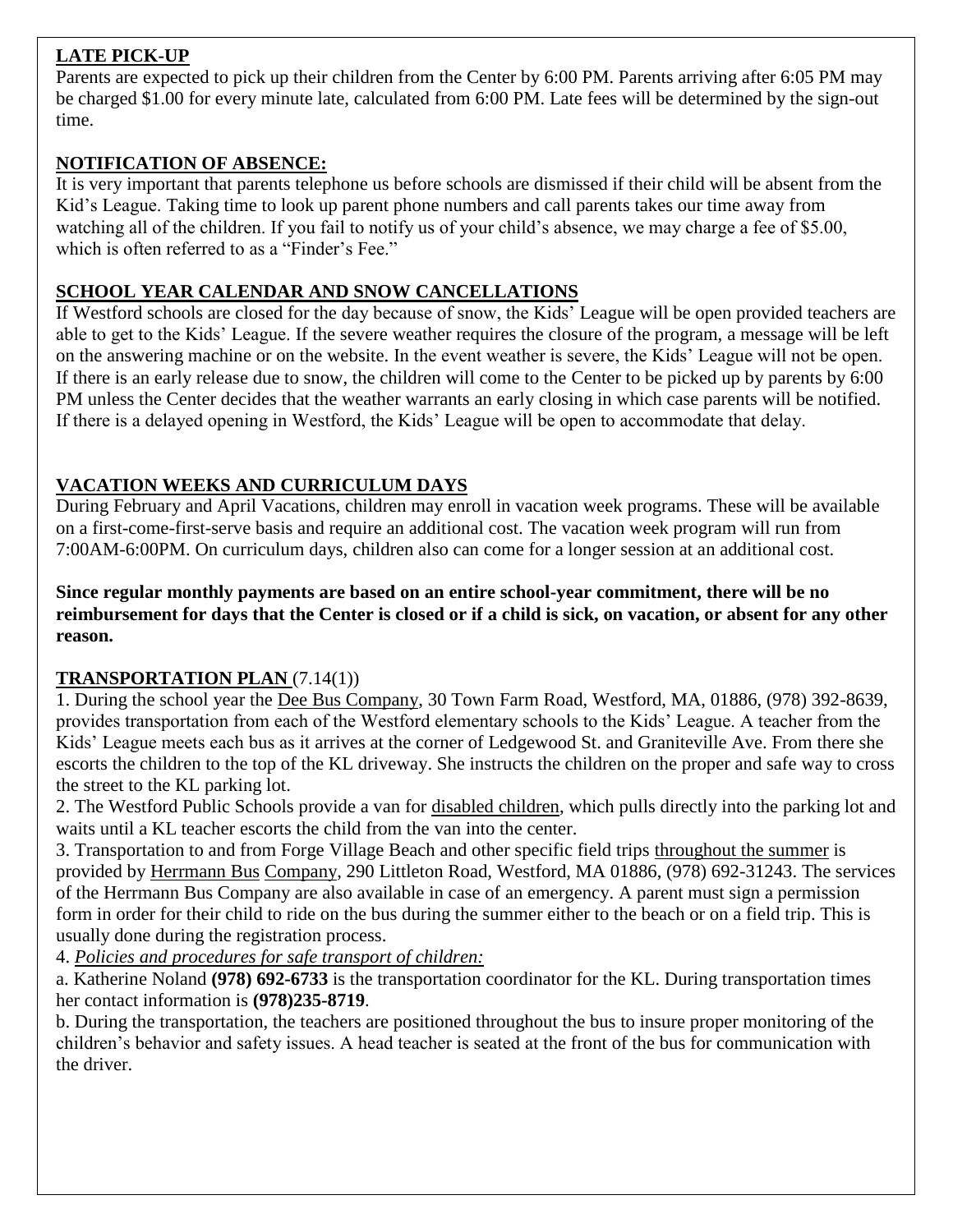c. Before embarking, the teachers remind the children of the importance of proper behavior while on the bus, including staying seated, reasonable voices, hands inside the bus, etc. Throughout the bus ride, offenders are reminded again.

d. In the case of continuing disruptive and belligerent behavior, the head teacher will request that the bus driver pull over to the side of the road where it is safe and then attend to the unruly child.

e. In the case of a medical emergency, the head teacher will request that the driver pull over at a safe and convenient time, use their cell phone to contact emergency services, and perform any first aid as deemed necessary.

f. If the bus is disabled, the head teacher, in coordination with the driver, will determine the best place for the children to wait until alternate transportation arrives.

e. Any moving transportation violation or accident that occurs while children are being transported must be reported by the Director of the program to the parents of the children on the bus.

## **After School Program**

At the end of the school day, children will be brought to the Kids' League by either the Dee Bus Company or the Herrmann Bus Co. Both bus companies will be responsible for the children once they board the bus and while they are en route to the facility. Once they arrive at the Center, The Kids' League will assume responsibility for the children. The staff at the schools will be responsible for ensuring that the children get on the appropriate buses.

# **PROCEDURES FOR PARENT VISITS, INPUT, CONFERENCES & COMMUNICATIONS**

The Kids' League welcomes and encourages parents to visit the program at any time. Parents are also encouraged to give their input in program and policy development. They can do this either in written form by dropping a note in the suggestion/comment/compliment box or verbally. In either case, the Program Director will make sure that they are contacted and their ideas are acknowledged and considered. Staff will be available for individual conferences with parents and/or teachers at the parent's request. The Kids' League will notify parents if there is a problem, issue, or concern. Parents are encouraged to communicate their suggestions, comments, or complaints in written or verbal form and they will be addressed immediately.

# **BEHAVIOR MANAGEMENT PLAN**

The Kids' League will set clear, firm, and fair limits in order to provide a safe, orderly, and happy environment for the children under its care. Children will participate in establishing rules, policies, and procedures, as they are more inclined to subject themselves to those rules they deem as meaningful. Positive reinforcement techniques will be used as incentives for respectful behavior. The staff uses a positive approach to discipline; children are praised and guided to express themselves verbally rather that physically to other children. Children who display negative, aggressive behavior that could prove harmful to other children will sit in a separate area for a "time out" period for the least amount of time necessary, but will at all times remain in the view of a staff person. A staff member will discuss the incident with the child, explaining the inappropriate behavior and assisting the child in developing positive solutions. The Kids' League will not subject any child to the following:

- 1. Spanking or other corporal punishment of children
- 2. Subjecting children to cruel or severe punishment such as humiliation, verbal or physical abuse, neglect, or abusive treatment including any type of physical hitting inflicting in any manner upon the body, shaking, unreasonable threats, or derogatory remarks.
- 3. Depriving children of outdoor time, meals or snacks; making children eat against their will or in any way using food as a consequence.
- 4. Disciplining a child for soiling, wetting or not using the toilet.
- 5. Excessive time-out. Time-out may not exceed one minute for each year of the child's age and must take place within a teacher's view.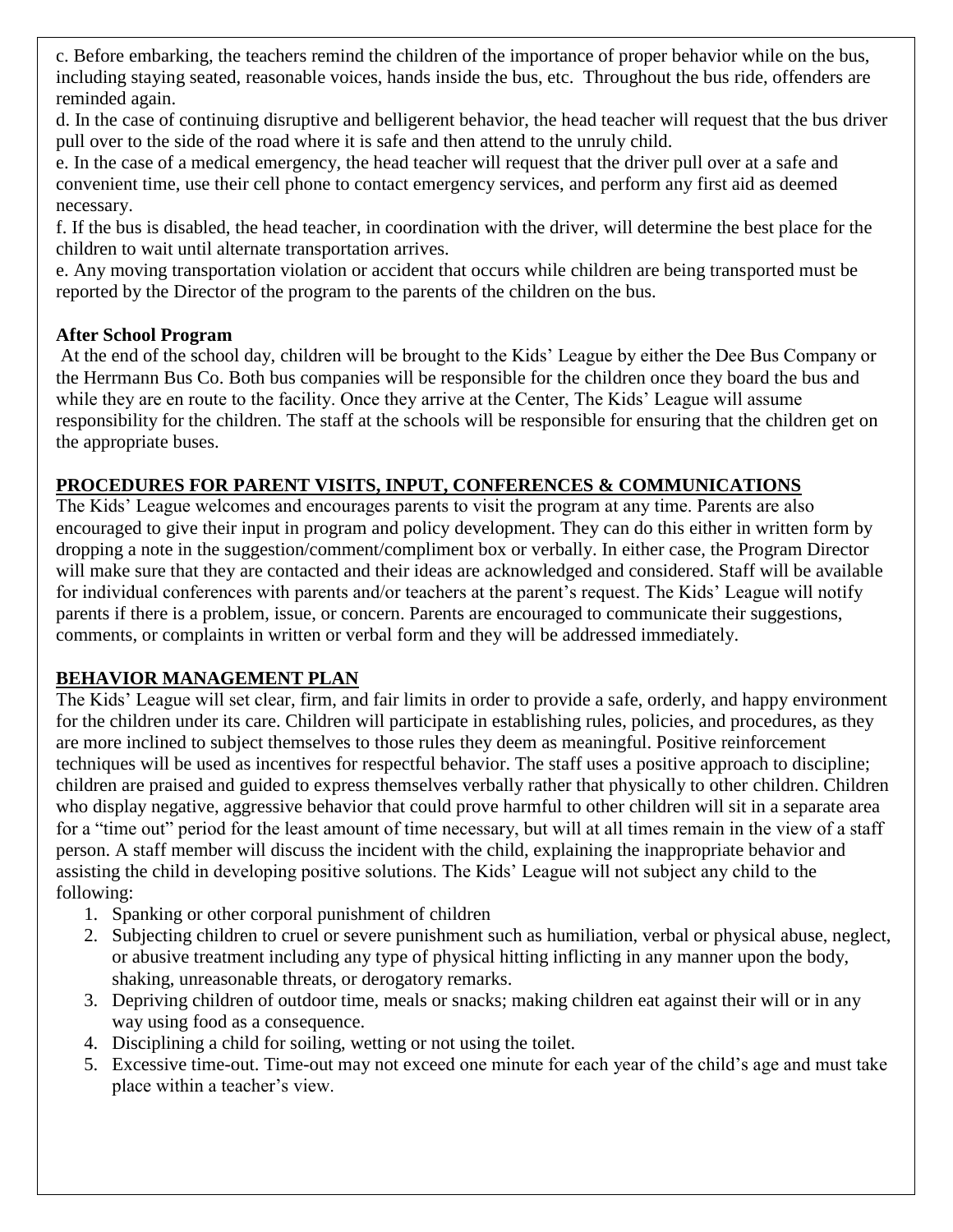# **HEALTH REQUIREMENTS**

The Kids' League will admit a child only with documentation that immunizations and physical examination according to public school requirements and lead poisoning screening are on file with the child's school. The Center will accept a written parental statement testifying that the information is on file with the school or actual copies of the child's immunization and lead screening records.

# **EMERGENCY TELEPHONE NUMBERS**

**Rescue/ Ambulance: 911 Poison Prevention Center: 800-682-9211**

**Fire: 911 \*Program Director: Paul Noland 978-368-4368 Police: 911 Site Coordinator: Katherine Noland 978-368-4368**

**\*Katherine Noland is designated as the person in charge in the Program Director's absence.**

# **PROCEDURES FOR EMERGENCY HEALTH CARE**

- 1. In the case of an illness of any child or in an emergency involving a child, the teachers are instructed to notify the Site Coordinator, who will determine whether he/she needs to call the Health Care Consultant for further assistance.
- 2. The teachers will make the child comfortable in a quiet area separate from other children.
- 3. After it has been determined that a child requires medical care, the Program Director or Site Coordinator will attempt to contact the parent/guardian, or their delegate, and inform them of the child's condition.
- 4. A child will not be moved if broken bones, internal injuries or head injuries are suspected.
- 5. The Program Director or Site Coordinator will call the ambulance service, if needed.
- 6. The parent, Program Director or designee will accompany the child to the hospital depending on the severity of the injury. If it is not serious, the parent/guardian will take the child home.

# **EMERGENCY PROCEDURES IF PARENTS CANNOT BE REACHED**

- 1. A teacher will call the child's emergency contacts to discuss any need for hospital care.
- 2. A teacher will call in a substitute teacher to enable a teacher to accompany the child to the hospital.
- 3. Whenever possible, the Program Director, Site Coordinator, or teacher will accompany the child to the hospital via ambulance.

# **CARING FOR CHILDREN WITH INDIVIDUAL HEALTH CARE PLANS**

- 1. With written permission from child's health care practitioner, parents may educate staff in the implementation of their child's individual health care plan.
- 2. All appropriate specific measures will be taken to ensure health requirements of children with disabilities are met.

# **CARING FOR MILDLY ILL CHILDREN**

Parents will be contacted and asked to pick up their child if he/she exhibits signs of being mildly ill. This may include a temperature above normal, vomiting, diarrhea, rash or any new onset of symptoms. The child will be kept comfortable in an area away from other children. They will be provided a blanket, pillow and water if needed.

# **SICKNESS EXCLUSION POLICY**

**Children who are, or lately have been, suffering from any communicable disease shall remain at home until they have recovered**. If a child has a temperature that is above 99 degrees he/she should remain home until he/she has been **without fever for 24 hours without fever reducing medication**, or has a doctor's note confirming that he/she is no longer contagious. Children with chicken pox, measles, mumps, scarlet fever, or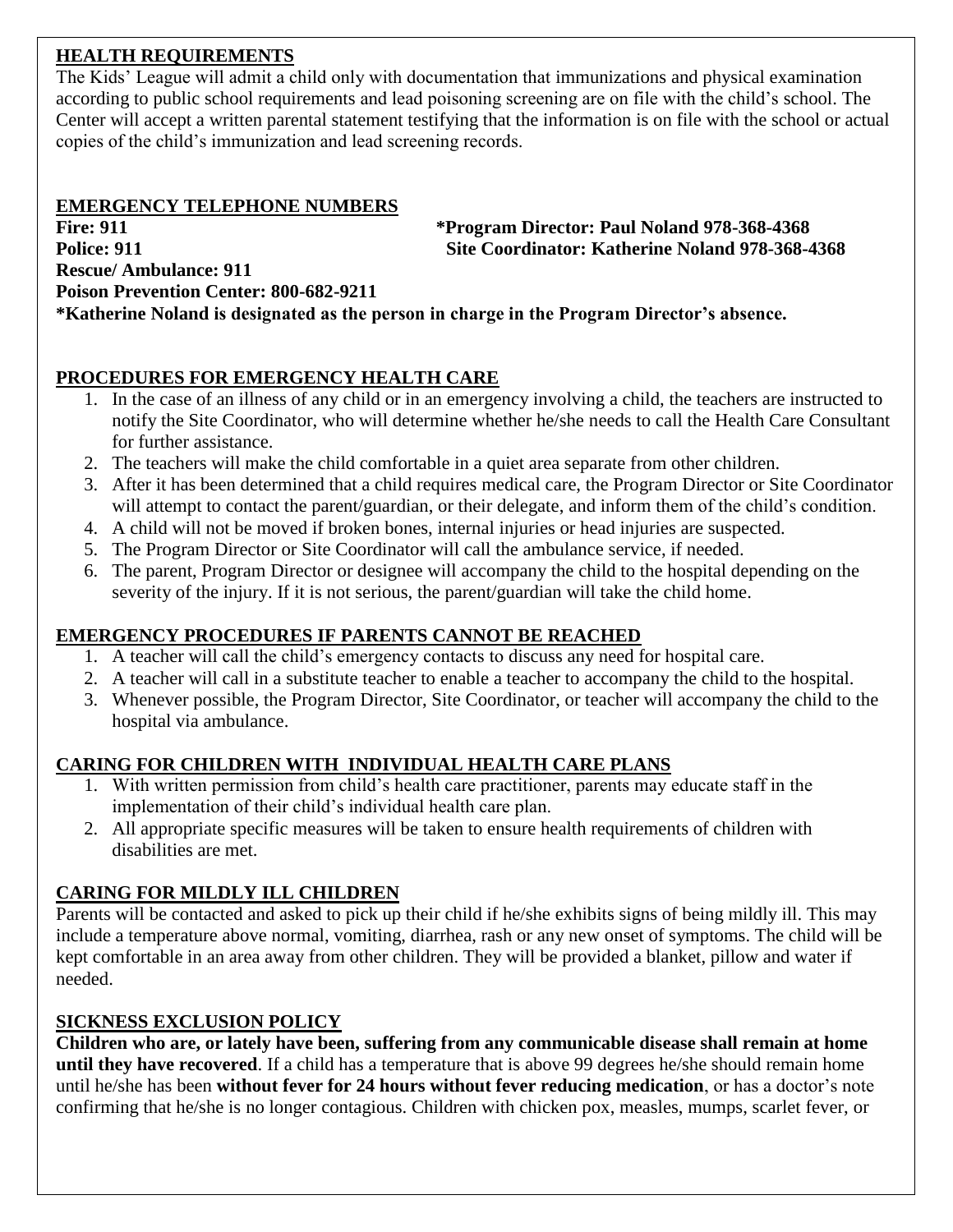whooping cough are excluded while they are contagious and should remain at home until they receive a note from their physician. **Parents should notify the Center if their child is absent due to illness.** Any child who was absent from their public school session due to illness may not attend the extended day or after school program. In the event a child arrives at the Center with a rash or other questionable communicable illness, the Kids' League reserves the right to request a doctor's note explaining the illness and its communicability. Children will be allowed to return back to the Center when they are able to fully participate in the program, have been without a fever for 24 hours, or have a doctor's note confirming that they are no longer contagious. If a child has head lice, the Kids' League follows the Westford Schools Health Department's no nit policy which states that a child must be without nits before contacting other children. The Kids' League shall follow exclusion policies for serious illnesses, contagious diseases, and reportable diseases in compliance with regulations and recommendations set by the Division of Communicable Disease Control, Department of Public Health. Procedures shall include the notification of all parents in accordance with the Department of Public Health recommendations.

# **MEDICATION ADMINISTRATION POLICY**

In the event that a child is not sick but still needs medication to complete a prescribed medication regimen, any staff member who has been certified in proper medication administration will administer the child's medication. The Department of Early Education and Care's policies are as follows:

- 1. All prescription and non-prescription oral medications require **written parental consent**.
- 2. A **health care practitioner's authorization is required**.
- 3. The medication must be in the **original container** with the **original label** containing the **name of the child affixed**.
- 4. For topical non-prescriptions, **written parental authorization** is required.
- 5. Emergency medications are kept in an unlocked, easily accessible location.
- 6. **The first dose of a medication may not be given at The Kids' League**.
- 7. Each child receiving medication will have an **individual health care plan,** or IHP, that will be kept in their file.
- 8. The staff's ability to administer medications is evaluated annually.

## **SNOW DAY SCHOOL CANCELLATIONS, EARLY RELEASES and DELAYED OPENINGS BECAUSE OF SNOW**

**School Cancellations** – In most cases, if Westford schools are **closed** for the day because of snow, the Kids' League will be **open.** But, in the event weather is **severe** or if the governor or town of Westford declares a snow emergency, KL will **not** be open. Because of this, parents should always have back-up child-care. If in doubt, follow these steps until you get a definitive answer:

1. Check our website [www.kidsleaguewestford.com.](http://www.kidsleaguewestford.com/)

2. Call the KL number: (978) 692-6733 for a recorded message

**Early Releases for Snow** - If the schools declare an **early release**, the Kids' League will be **open**, and children will take their buses to Kids' League for pick-up by 6:00PM unless severe weather warrants an **early closing** in which case parents will be notified.

**Delayed Openings for Snow** – The Kids' League will not be open for Delayed Openings as the school buses do not service KL in the mornings.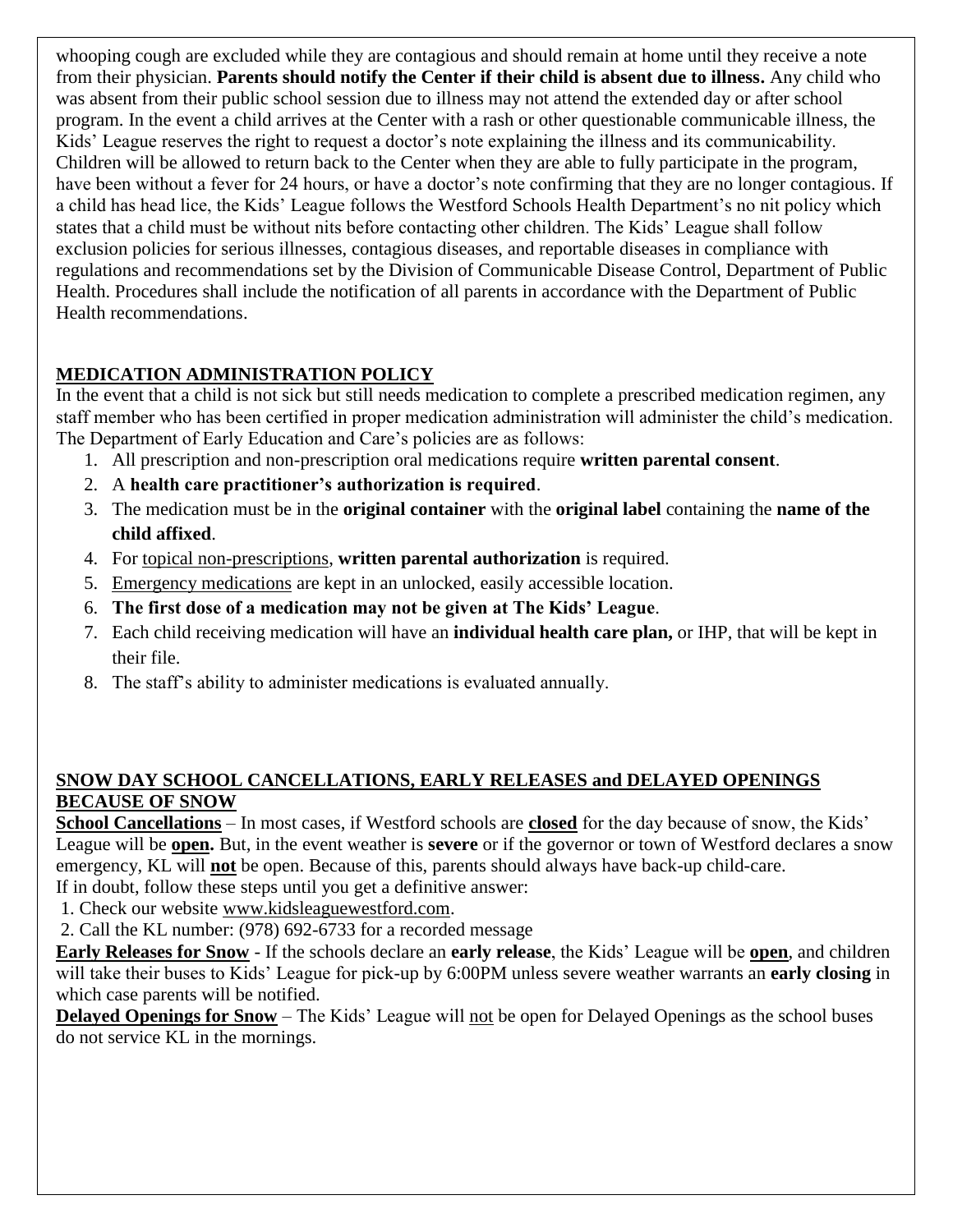# **FIELD TRIP PROCEDURE**

Staff members are certified in CPR & First Aid and a first aid kit will always be brought with the group. Each child's emergency contact numbers will also be brought with the group. In case of an emergency, the Center's Emergency Health Care Procedures will be followed. One of the teachers who brings the children to the playground will check the play area before children go on any equipment or run around, in order to make sure that the area is safe and free from any hazards.

# **SAFETY REQUIREMENTS-SUPERVISION PLAN**

Children will be restricted to specific areas of the playground at any one time. One staff member who is at least Group Leader qualified and certified in First Aid and CPR will be responsible for watching no more than ten children when taken off the premises. If there are two staff members, then one group of children may be in one area under the supervision of one staff member, while another group is under the supervision of the other staff member in another area. Children will always be under the direct supervision and sight of a staff member.

# **PROGRESS REPORTS**

A written progress report will be prepared annually by February  $1<sup>st</sup>$  on the progress of each child in the program. A conference will be offered to parents who would like to discuss the progress report with The Kids' League staff. A copy of the progress report will be kept in the child's record. The progress report will be based on observations and documentation of the child's progress in a range of activities over time and may include samples of the child's work. The progress report will address the child's growth and development within The Kids' League's statement of purpose.

# **TERMINATION AND SUSPENSION POLICY**

- 1. The Kids' League will contact the child's parent(s)/guardian to set up a meeting to discuss options to **avoid** suspension or termination, if possible.
- 2. The parent(s) will be given written notification describing the reasons for possible suspension or termination, and stating specific changes that must occur in order to **avoid** termination.
- 3. The Program Director will refer parents to consult with those agencies that offer referral services, if appropriate.
- 4. The Kids' League will pursue options for supportive services, such as consultation and educator training, if appropriate.
- 5. The Kids' League, together with the parents, will develop a plan for behavioral intervention at home and in the program, if appropriate.
- 6. If the child is suspended, he or she will be given a probationary period of one week in order to display the prescribed changes, unless they physically hurt another child in which case they may be terminated from the program immediately.
- 7. If there is still a problem, the child will be terminated if the program is unable to adapt the physical environment or provide adequate staffing to meet the child's needs without causing an excessive financial burden to the program.
- 8. When any child is terminated from the program, whether initiated by the Center or the child's parents, the teachers will help the child transition.
- 7. A child may also be suspended or terminated due to his or her parents' inappropriate behavior, such as using foul or inappropriate language, or displaying inappropriate anger or rudeness in front of other children, parents or staff.

# **POLICY FOR REPORTING CHILD ABUSE & NEGLECT**

All staff shall protect children from abuse and neglect while they are under the program's care and custody. All staff are mandated reporters and must, by law, report suspected child abuse or neglect to the Department of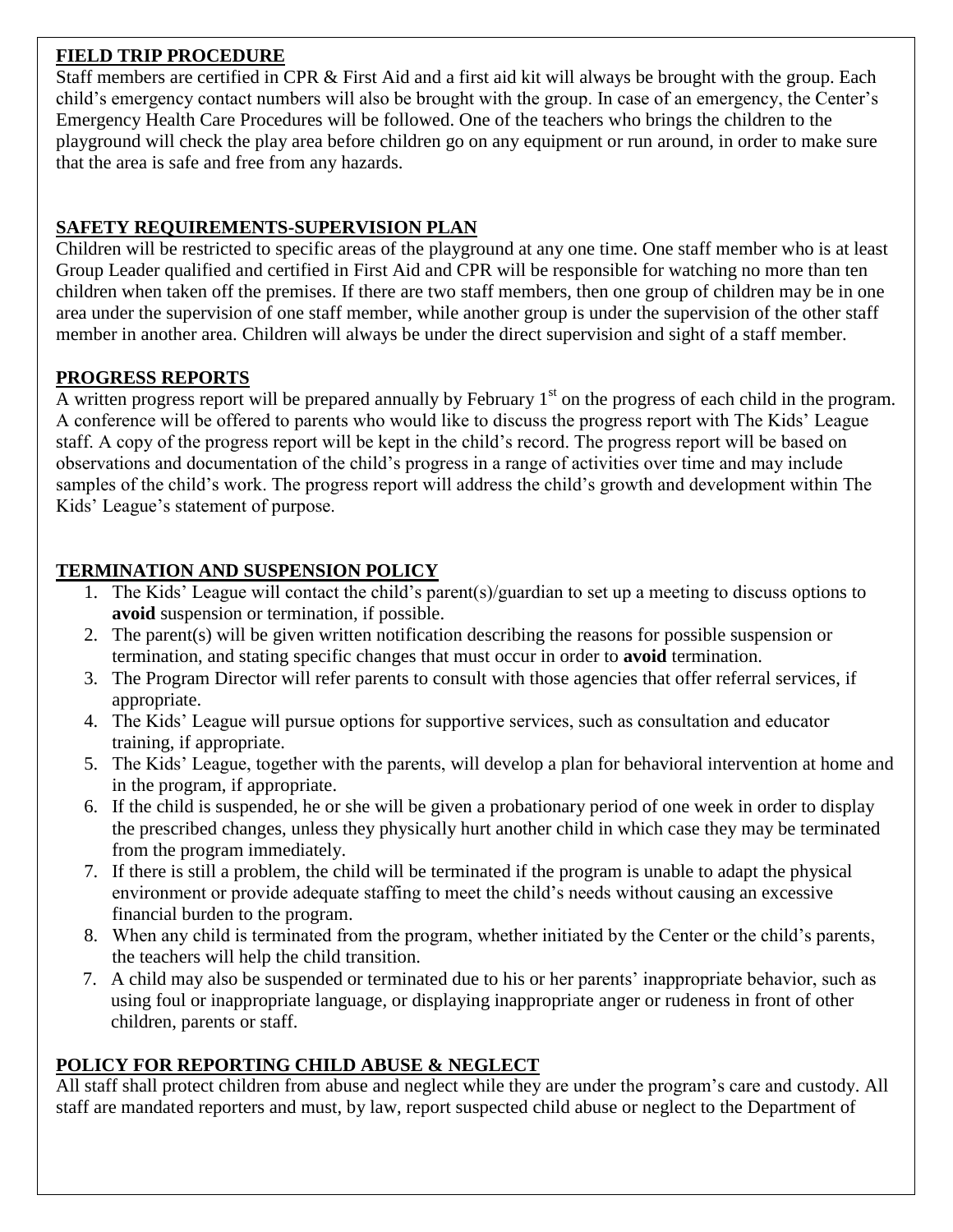Children and Families. As a mandated reporter, they shall adhere to the written procedures for the reporting of any suspected incidents of child abuse and neglect. These procedures shall include but not be limited to the following:

- 1. Every staff person shall report suspected child abuse or neglect. The staff person shall make the report either to the Department of Children and Families in accordance with M.G.L. c. 119 s, 51A, or to the Licensee's Program Director or designee.
- 2. The Licensee's Program Director or designee shall immediately report the suspected abuse or neglect to the Department Children and Families in accordance with M.G.L. c. 119, 51A. The initial report may be made by a phone call to 1-800-792-5200 followed by a written report within 48 hours.
- 3. The Licensee's Program Director or designee shall then notify the Department of Early Education and Care immediately after filing a 51A report or upon receiving the knowledge that a 51A report has been filed, alleging that abuse or neglect of a child has occurred while under the supervision of the Center's school-age programs or during a program-related activity.
- 4. The Program Director shall inform the child's parent/guardian.
- 5. Any staff person named in a 51A report will be suspended without pay until the Department of Children and Families has completed its investigation and as long as the Department of Early Education and Care requires.

# **PROCEDURES FOR MEETING POTENTIAL EMERGENCIES**

It is the responsibility of the Director of the KL to plan and supervise the handling of all emergency situations in an appropriate manner keeping the children safe.

1. **Major Widespread Emergencies:** Major emergencies that are widespread will be handled by busing children to Westford Academy or Blanchard School that have emergency generators, etc. and are the emergency shelters for the Town of Westford. The children would be transported by the bus company with whom we have a contract for daily transportation of the students from the Westford elementary schools. Parents will be notified by cell phone of the emergency, the need to pick up their children, and at which site to pick them up. The KL staff will remain with the children until all the parents come to pick up their children. In addition to notification by cell phone, messages will be left on the KL's answering machine at (978)692-6733.

# 2. **Evacuation of the children from the program:**

- a. **In the event of a fire, natural disaster or other event (e.g. chemical spill, bomb threat)**: The children will evacuate the building and follow the procedure for fire drills. The staff will leave the building with the children after making a careful sweep of the building for any lingering children and take with them the emergency contact information for children, emergency medical treatment consent forms, special medications needed by the children, first aid supplies, and cell phones. The staff will take a head count outside the build from the attendance list. The children and staff will walk to the far corner of the parking lot. The Director or Site Coordinator will notify the appropriate authorities (police, fire, etc.) using their cell phone. Neither the staff nor the children will return to the building until clearance is given by the authorities.
- b. **Loss of Power, Heat or Hot Water:** When a power out occurs before the center opens for the day, the KL will be closed for the day. Parents will be notified and a message will be left on the KL website. If a power outage occurs during our normal operating hours, the decision to close the center will be based on the number of hours left in the day, season of the year, etc. If the power outage will cause a lack of heat in the winter and the building temperature would drop below 65 degrees within 2-3 hours, we will call the parents to pick up their children. Emergency lighting along with cell phones will provide some time before we need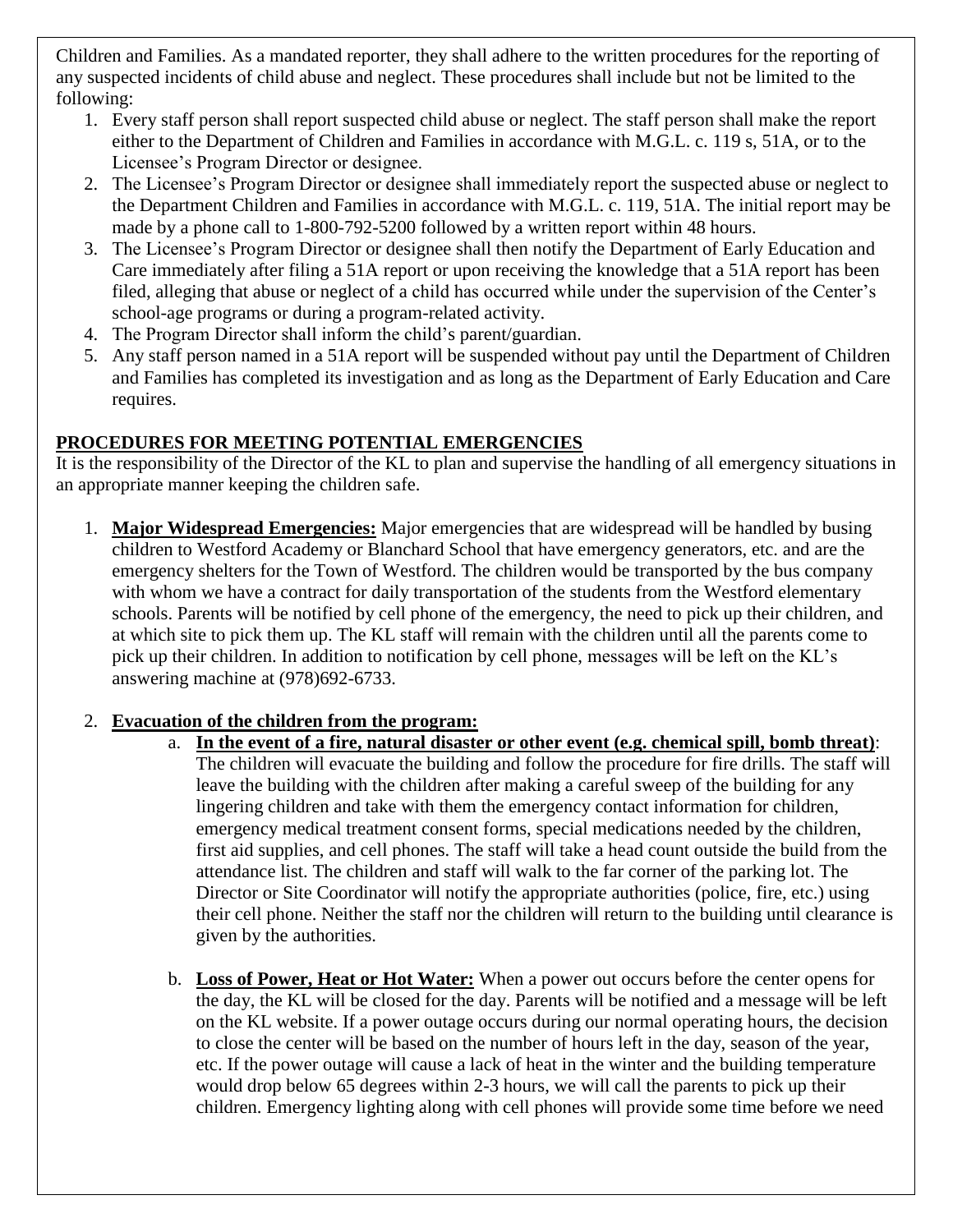to leave the building. In the event of the loss of hot water occurring during our open hours, the center will continue its normal operation until all children are picked up by their parents.

- c. **Loss of Cold Water:** In the event that cold water is unavailable, toilets will still be available for emergency use, but will not be able to be flushed more than once. In place of hand washing, hand sanitizer or hand wipes will be available. Bottled water is usually in stock for drinking in emergencies.
- 3. **In the event of a tornado or high winds:** The staff will move children to the interior section of the lower level, away from windows. Children will be instructed to crouch down on the floor and cover the back of their heads with their hands. Gas and water will be shut off in such an event.
- 4. **In the event of an earthquake:** If inside, the staff will instruct the children to kneel down under a desk, table, or bench. If there are not enough sturdy pieces of furniture to get under, kneel next to an interior wall, but away from windows, overhead light fixtures, and all pieces of furniture that might fall over. The children should stay under cover until the shaking stops. The children should hold on to the table leg or desk. If outside, the staff should lead the children into the open, away from buildings, fences, trees, utility wires and street lights.
- 5. **In the event of a severe lightning storm**: When inside, the children and staff should avoid using the telephone (except for emergencies). Use of the computer and other electrical appliances should also be suspended. When outside, the children and staff should return indoors immediately. If swimming, they should get out of the water immediately and move to a safe shelter away from water. If in a wooded area, they should seek shelter under a thick growth of small trees.
- 6. **Missing Child:** In the instance of a missing child, the following procedure will occur:
	- a. The Director (or Site Coordinator) will be notified immediately
	- b. The staff will be notified to lock down the building (no one enters or no one may leave.)
	- c. An entire sweep of the building, playground, and parameters surrounding the building will be conducted under the supervision of the Director.
	- d. The Director will then notify 911 and local authorities
	- e. The Director will then notify parent(s) or guardian
	- f. The Director will then notify DEEC
	- g. The procedure will be then be turned over to local authorities

#### **SNACKS AND LUNCHES**

**Snacks will be provided, but parents may send a substitute or additional snack for their child. Parents are responsible for sending lunches with their children on vacations and holidays when the Kids' League is open. Refrigerator space is not available. It is recommended that ice packs be included with the children's lunches on hot days.**

We recommend that your child's lunch include food from the four basic food groups. The following is a list of lunch suggestions:

| *fruit                            | *vegetable sticks                | *yogurt |
|-----------------------------------|----------------------------------|---------|
| *meat or cheese sandwich          | *crackers with or without cheese | *salad  |
| *soup or leftovers in a container | *granola bars or fruit rolls     |         |

**\*The Center will provide a child with any suitable and available food and drink in the event that a child has forgotten his/her lunch.**